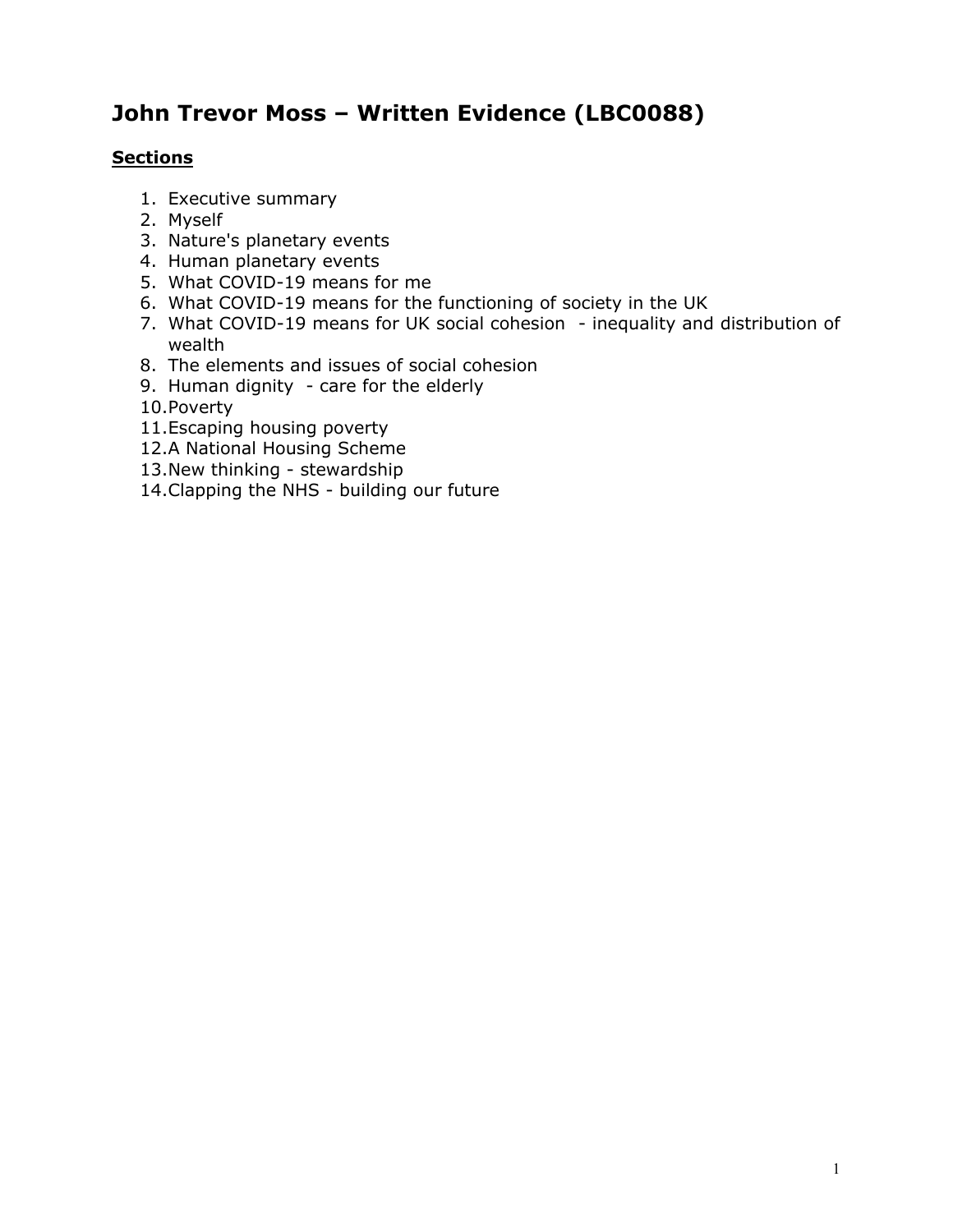1. The Committee requires comment on systemic inequalities - in particular for social cohesion.

2. COVID-19 offers an opportunity to tackle long-standing issues stuck in a morass of political and economic diversion.

#### **3. In this paper I suggest major reform in the areas of social care and housing.**

4. Initially, reform appears impossible in terms of funding. I maintain that intelligent minds can devise means. As did Keynes in the 1940's - anticipating victory and devastation.

5. I believe that *costs* of reform can be balanced in some considerable degree against *savings* within issues of general social benefit. Especially for the consequences of housing poverty.

6. Reform for provision of new homes and associated infrastructure will require recasting traditional approaches of ownership and rental. This binary thinking drives out attempts to harness individual responsibility and pride in simply *having* a secure home.

7. Constant threat against a secure home and job generates symptoms akin to workhouse culture. It is inhuman. It shows intellectual bankruptcy well overdue time-limited reform.

8. I propose the establishment of a permanent National Housing Scheme structured into national community life with expectations as in the NHS. It shall be funded centrally. It will demand a range of taxes and contributions which reflect means.

9. I believe that: 'Those with the least shall be accorded honour; those with the most shall be awarded responsibility'. So let us act.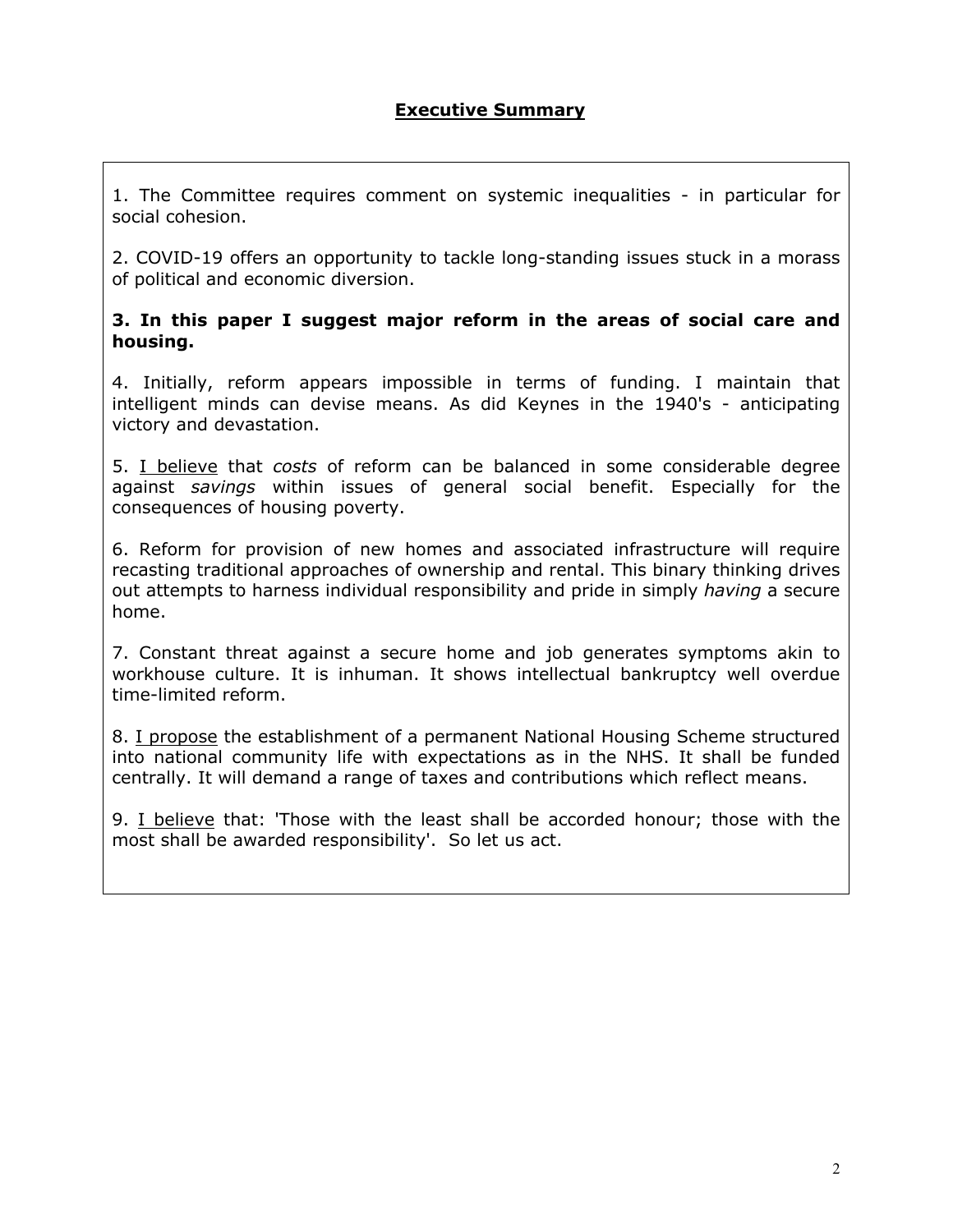# **2. Myself**

I am 69 and retired - now living in Germany for the past thirteen years. Brexit prompted my dual British / Germany citizenship in 2018.

I took a BSc (Econ) with law and politics at Queen Mary College London. After two years in the City, I had fifteen years with IBM(UK). In 1991, I left corporate life to work in local community development in volunteering and project start ups. My focus was homelessness and poverty in the UK. I consider it a tolerated national disease.

## **3. Nature's planetary events.**

A planetary event affects the life of some or all people on the earth. The agency of origin may be natural or human. The former most often has been biological or geological. (eg disease, famine, earthquake, volcano).

Apart from the continual scourge of famine, the last twenty years delivered the Sumatra earthquake / tsunami of December 2004 (200,000 dead); the 2010 Haitian earthquake (160,000 casualties including c50,000 dead); and now in 2020 we have COVID-19 - 700,000 dead in six months. We forget that nature has the upper hand.

## **4. Human planetary events**

Events of human agency in the last century were devastating. Together the two world wars claimed nearly 100 million lives. Many millions more were displaced. Careers and education were lost. Infrastructure destroyed. Villages and towns erected their memorials.

Post WW2, the UK was bankrupt. Economically the Empire had gone at the insistence of the USA. The UK economy was gradually rebuilt over fifteen years. The losses of one generation delivered a legacy for the next.

That rebuilding generated national reform. New national services and public goods. Unimaginable change compared to pre-1939. Today the most famous product of those days is the NHS.

#### **5. What COVID-19 means for me**

Living with the risks of my Ill-health; thankfulness for a partner; planning for mortality; appreciation of nature and music; understanding stewardship of things I have in my life; seeing more of the world from my desk; thinking and feeling more. Writing more.

#### **6. What COVID-19 means for the functioning of society in the UK**

**Arguably** - we see the bankruptcy and exposure of the existing political machine. It has taken only five years for Brexit and now COVID-19 to bring the union/ nations to doubted recoverability. The next three years will determine the status and method of national governance.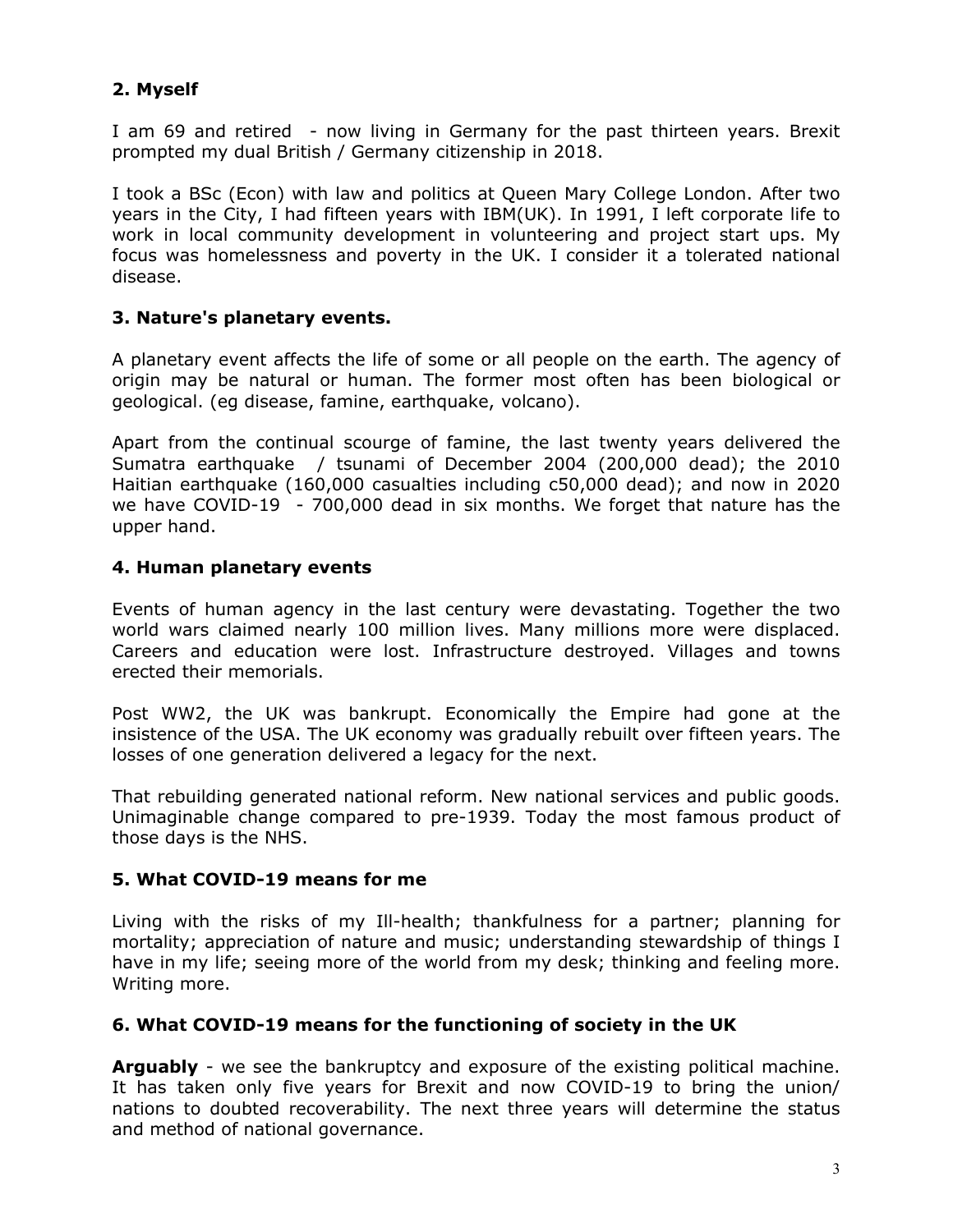If we fail to halt COVID-19 over the next year, UK excess deaths and derivative casualties will be substantially more than 100,000. WW2 generated 450,000 UK casualties over six years. Depletion of our national resources will mean a social regression which will discourage attempts at reform. In addition Brexit is likely - in fair measure - to detach the UK from significant international input - at least in the short-term.

Post WW2, UK national systems and much infrastructure were in ruins. The reconstruction gave opportunity. People expected reward. Now a post-COVID-19 generation will have expectations.

The political class of 2010 - 2025 is trying to cope. Our civil and political leaders are confused. The COVID-19 bomb has dropped in the UK with excess deaths already exceeding 60,000. Necessarily the UK economic machine has been diverted. ('Whatever it takes').

#### **7. What COVID-19 means for UK social cohesion - inequality and distribution of wealth**

After WW2, there was no debate about bombsites and the missing two million homes. There was relatively little quarrel about the NHS. Or education. Or work. Or unemployment. Or wage rates. There was still rationing up to 1954. There were *acceptable* shortages. For a while. But there was insistent action. Confidence. Achievement from victory.

A nation had to be rebuilt. And it's people could agree on that. There was a new home front. People could manage that battle. War-time generated a new social contract.

In the last twenty years, world-wide the concentration of wealth has created a super-class. The Billionaires - and now the centibillionaires - have established their fiefdoms to be sustainable outside systems of national taxation and regulation.

By stealth they are assuming national and international functions of distribution by monopoly. This concentration of wealth bestows a form of individual semi nationhood. Owners can play against nations. Some have captured whole industries. International response so far is failing.

How far have we regressed? Are our systems democratic or moving to a pseudofeudalism? I say that percentage statistics on distribution of wealth show a rapid decay of the former towards the latter. COVID-19 is planetary. So must be solutions to aggressive concentration of wealth.

COVID-19 offers a unique opportunity for one-off wealth taxes. As the UK struggles to 'rebalance' the books, the Treasury must manage debt over the long-term. The Debt Management Office must be imaginative. We have other socio/economic projects which shout in a period of wholesale economic collapse.

#### **8. The elements and issues of social cohesion**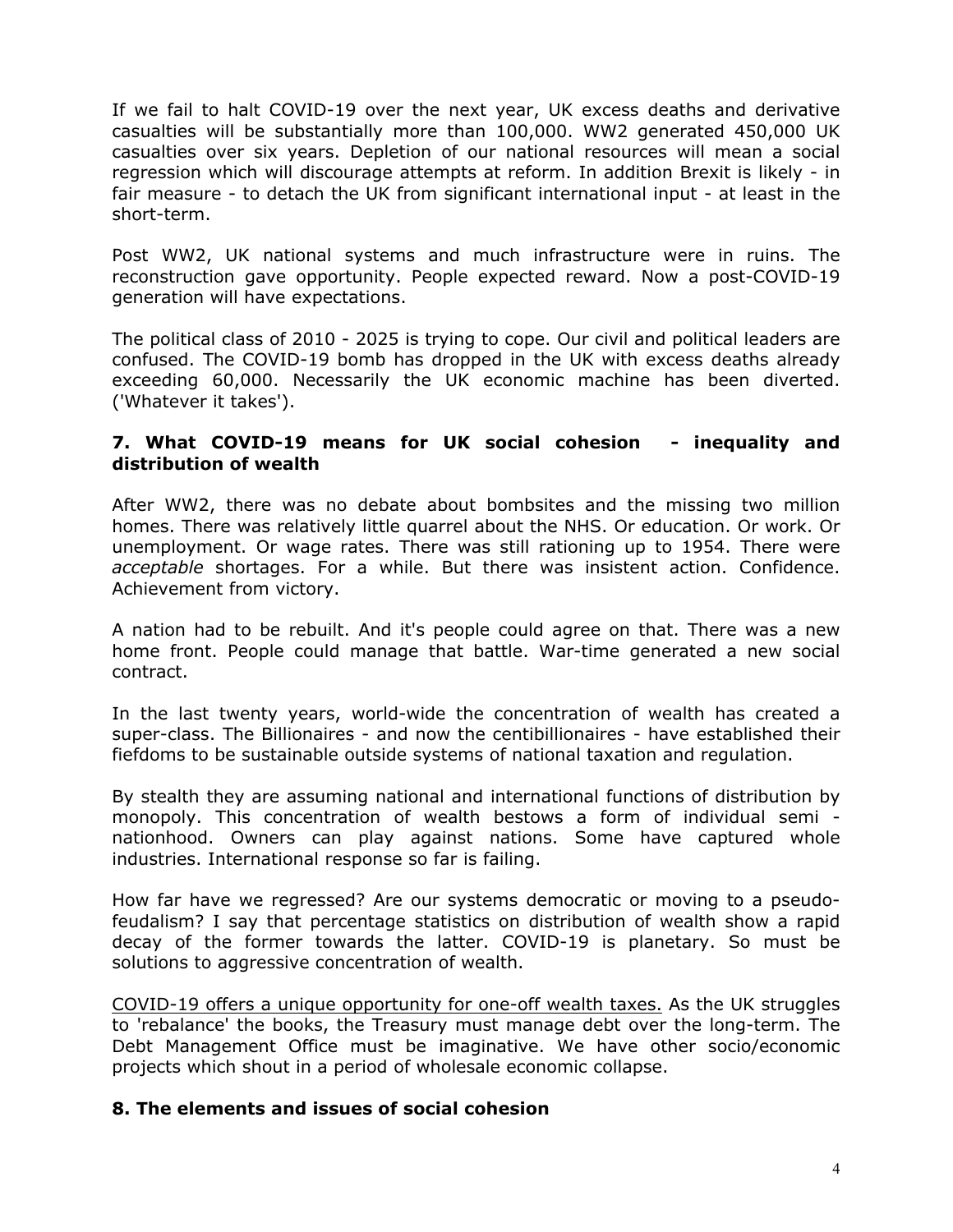There's a difference between paucity and austerity. The latter can arise from an external cause eg famine or disease. The latter can be an imposition or choice which places a burden on parts of society- progressively or regressively.

Austerity economics was the name of the game in the UK in the last ten years. Now our social cohesion agenda is growing faster than ever before. Efforts of remedy do not define simplistic elements of cost. Remedy can drive prosperity to counter balance within reform.

One dictionary definition of social cohesion lists:

- inequality
- poverty
- violence
- conflicts gender, race etc
- mistrust fairness sharing, devolution, power
- rule of law
- democracy and participation
- human dignity
- $\bullet$  equity
- inclusiveness and non-discrimination
- good governance - integrity, accountability, transparency

The Call for Evidence says 'we want to look into the future and think about those things that, several years from now, will be (or should be) different than they would have been **if the pandemic had not happened**.

I name all of the above as issues on the 'non-COVID-19 agenda'. All needed attention without it. All now are to be addressed in the COVID-19 world. Without exception.

I select two items from the list above. Both head my list for change. Radical change. No tinkering. Action there must be. Intelligent and determined. Emphasis on intelligent. Achievement. Post - WW2 stuff. **I hope** for much; **I worry** about the means, and about those who would prevent reform.

**I am concerned** about undue partisanship and profiteering. Particularly the latter. Eg, there is no room for monopoly suppliers and their lobbyists / collaborators. Whoever they may be. They are already evident. Eyes are on the easy money. Let them fear exposure, stigma, shame and social consequences as in war time. Make it cost. Devalue them. Sanction reputations.

#### **9. Human dignity - care for the elderly.**

The death of 25,000 residents in UK care homes over the past five months is a staggering event. Not price. Event. The care sector is now overdue wholesale reform. It is as for the NHS in 1947 - non-negotiable. 25,000 lives is not a downpayment. It is a totality.

The insurance models in Germany give a method. UK care homes will be bankrupt if they aren't already - when accredited and trained staffing and appropriate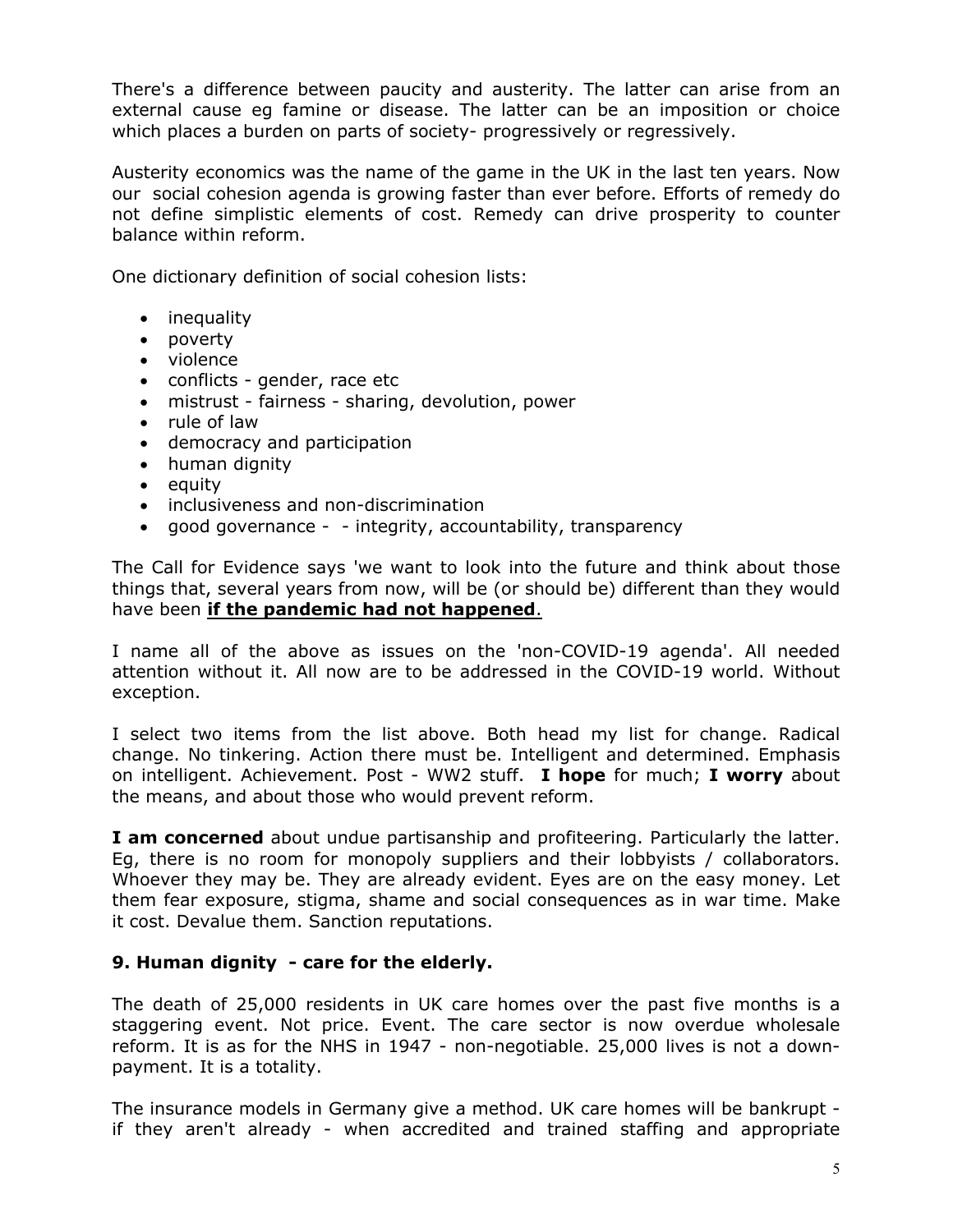facilities are required over the next five years. Great personal and worthy commitment has been given. Now a great service must contain and offer that commitment.

It seems reasonable to set goals for five and ten years time. A new service beginning on 1 January 2024. Longer-term reforms for access, staff development with fierce deadlines.

## **10. Poverty**

For fifteen years I worked with people who were struggling to survive housing poverty and the ultimate disaster of homelessness. As poverty goes it can be a lethal and tortuous killer. It maims many for life. Snuffs out ambition. In the UK it is in one sense worse than COVID-19 itself. It is a state sponsored affliction. Bolstered by law. The outcomes are often lifelong.

There are two housing ladders. Up and down. The talk is often about the up - and the strain of the climb. The down has less talk. There's no time and precious little to boast about. It's grim, demeaning and an encounter with outright hopelessness.

Quite often those familiar with the up ladder can find themselves moving to the down overnight. Loss of job or marriage say. Clear risk.

There is focus in terms of regulation for the up ladder. The down ladder has 'raw' law. It pushes people further down - and prevents access back up. Look at law on 'intentional homelessness'. Landlord and tenant law - and ease of eviction. And duties of Local Authorities, welfare benefits etc. Would you know where to start if for some reason you were overnight penniless and on the street? Risk is for all.

Look at the law concerning families who are deemed - after great struggle - to be homeless by Local Authority assessment. The Authority must then act. The family might be sent by the Authority hundreds of miles away for a temporary room. Not a house mind. But a room with other homeless families in a shared house. Somewhere. Unlikely in London.

The Authority is supposed to find a 'permanent home' within 90 days. What result can be expected? What is the housing stock? Who else is in the queue? And if nothing is there?

Whilst the family is exiled, will children lose their schools and friends? That's alright. They have video games. (And with COVID-19 they can attempt home schooling in that one room - without access to an ipad).

And there are other kids in the area to entertain them. And then the gangs can help. And mothers despair. Benefit lunacy. And there is still no work. No dignity and no future. Perhaps just a food bank. Oxfam. Visits to job centres. The phone calls.

And there is anger. There is abuse. There is hopelessness. There is alcohol. There are drugs. And then there is debt. And then the kids - the kids? Law and order? Is this their poverty - or ours?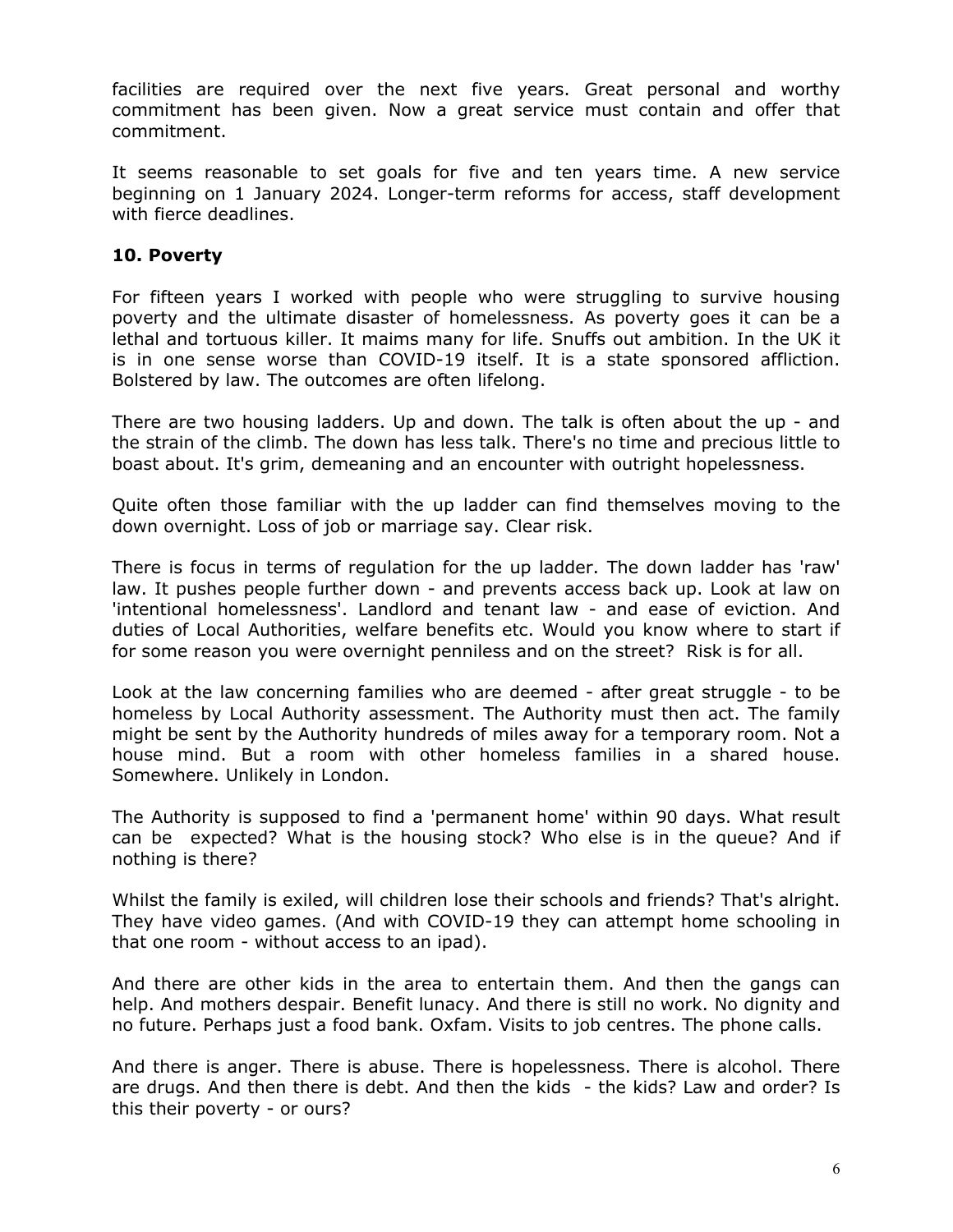The ladder down. Some housing ladder that is. Have you seen anyone on that ladder? Have you seen people die in this poverty? Have you seen people on the way down - knowing that they are not likely to return to where they were?

What does all this social mess cost the nation? How can we prevent this housing poverty? Is there - like COVID-19 - prevention or treatment? Is there a cure? The cost in human life and living is immense. It is a disease now accepted by this nation - and not evaluated for the killer it is. And certainly no fix. Just talk. And forget immunity.

I saw this in my job. I have my stories of the dead, dying and afflicted. I had my poverty ICU. For those without help, food, losing homes, friends and even rough sleeping in the cold. This disease swallows it's victims. Imagine. Imagine. Own it. It's ours.

## **11. Escaping housing poverty**

The UK is set for it's worst period of unemployment since WW2. The recession of the early 1980's generated three million unemployed in three years with a rate of near 12%. In 2020 we have hidden unemployment and the under-employment of the 'gig' economy, zero hours contracts and low-waged jobs. High, predominating risk.

COVID-19 looks set to break people and nation. We have recession now. Government cannot support industry indefinitely. Brexit implementation ends 31 December 2020.

The nation is not prepared for the levels of unemployment / personal debt as in the 1980's. Housing poverty will mushroom within months. We do not have the houses and infrastructure to cope. Governments have promised for decades without delivery.

We cannot continue to set targets according to the electoral cycle. Nor should the existing monopoly builders retain their control. We don't need expensive box-like prefabs mortgaged to blazes extending poverty and misery. We have an entrenched poverty time-bomb. A full return to workhouse culture seems knocking at the gate.

The urgent task is as in 1945 / 60. Get people into stable housing and provide a platform for living. We have our National Health Service. We need our *National Housing Service.* The economics and the social cohesion arguments are undeniable.

How does COVID-19 help? It is our solidarity moment. People want action. It can justify the exceptional measures. No dispute on that. Given political will and determination - the nation can decouple from the extractive economic method to new generative methods.

Principles arise. Eg - product to exclude profit; full devolution / localisation. Participation. People must determine construction of their communities.

# **12. A National Housing Scheme**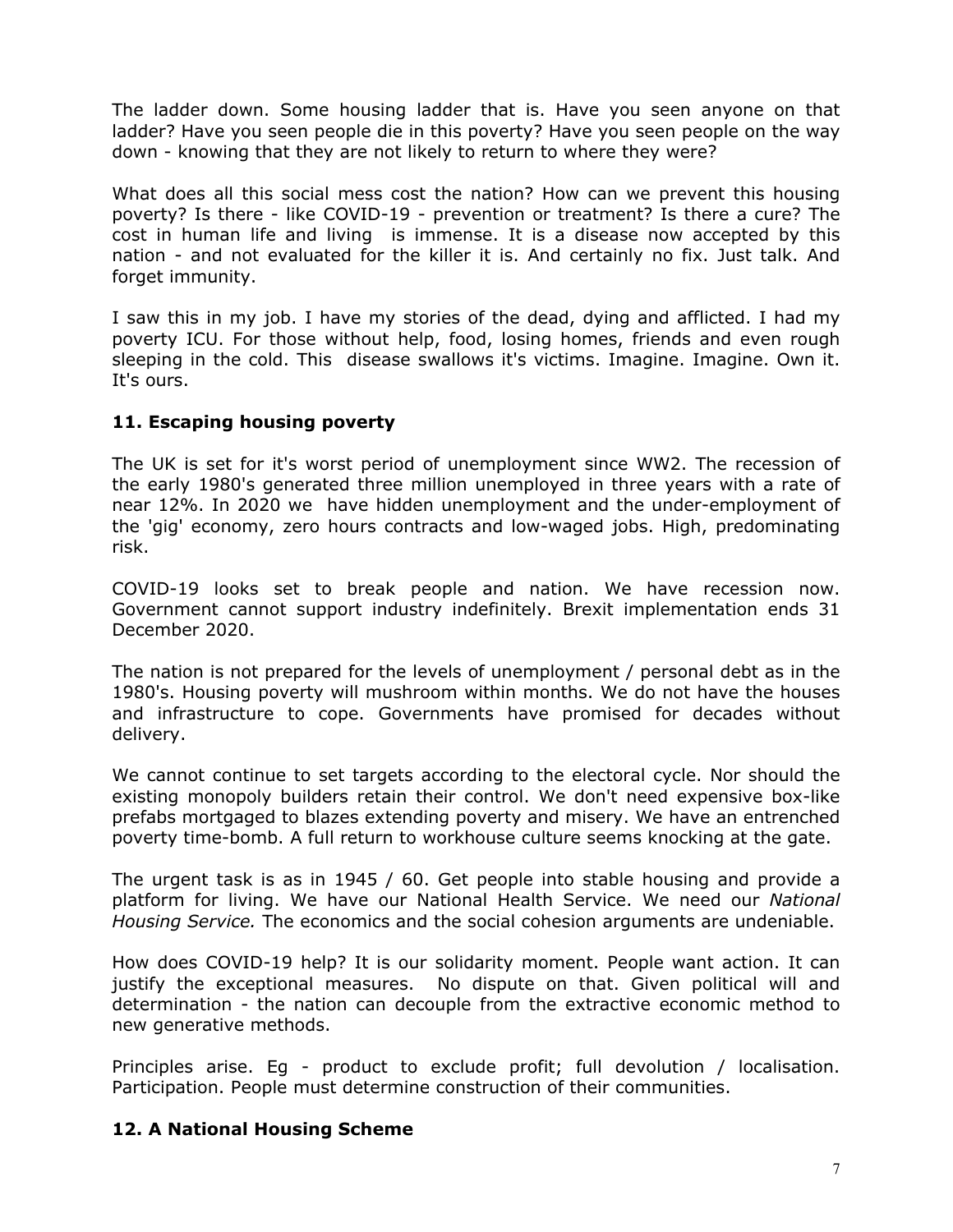Defined to commit to a **net increase** of the national housing stock. **The build-rate will exceed 200,000 per year** with ongoing service plans during and thereafter. It will have a full range of elements - ie planning, education, training, skilling, employment, local and regional builds, infrastructure etc. It will lock into community, regional planning and functions.

It will not be allowed to replace existing housing stock. Certification and audit will be conducted accordingly. The direct uplift in the housing stock will be proven. An annual programme report issued to each household.

Quality will be foremost. No cheap cost-cutting. Avoidance of national build pattern and repetition. Linked employment to offer permanent career opportunities.

It will not be temporary. It will be non-partisan. It will include direct citizen consultation. The coordinated elements will be assembled over 2021 -2024 with a fast moving legislative programme. First builds will commence in 2024 at a minimum rate then rising.

It will be presented to the nation as a protected national asset with standing akin to the NHS.

#### **13. New thinking - stewardship.**

Central government can provide the boatyard. But people must build their boats. The nation must provide funding. New housing provision will now be a non-partisan national asset aligned to need not funding. Descent into workhouse culture will end.

In Germany housing speculation is minimal. The UK needs fresh solutions. After 1945 councils built/ owned. Now landlords speculate. Some occupiers have title plus mortgage. A few have outright ownership. Home means risk.

A principle of stewardship can be explored. Assets and communities can be created / built to be vested in an authority - local or regionally. The building costs would fall on a central government. A new tax 'regime' will emerge bidding for consensus following and reflecting COVID-19 experience.

'Stewardship occupation' will add to concepts of owner or tenant. Let's explore and define concepts of occupier / steward. There are responsibilities. There are duties. There are rights. There will be personal and community stability. Housing poverty can be tackled for reduction / elimination - as is medical care a public expectation.

Help, advice and assistance shall be a routine provision not an emergency service. Stewards have to manage and maintain their home as a community duty. We have to reinvent the business of 'having a home'. Savings throughout that long list of items of social cohesion can likely pay for much of the assets and infrastructure created for home stewardship.

We must build to defeat poverty and lift the nation into the world of the 21st century. We must shudder at the return of workhouse outcomes. Fight it as the social disease it is. Firm targets. Everything it takes. A permanent feature of